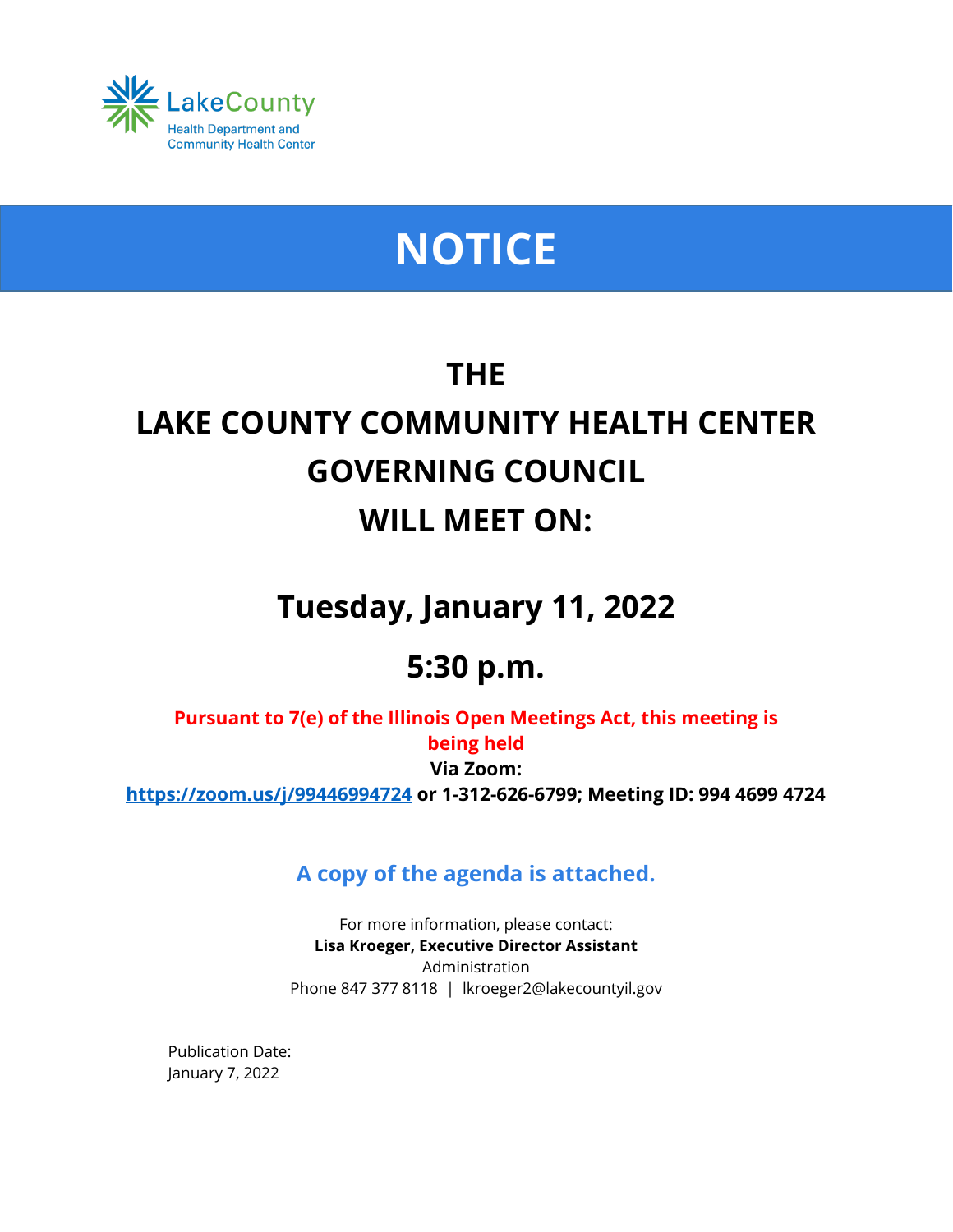# **Lake County Illinois** *Lake County Health Department and Community Health Center 3010 Grand Avenue Waukegan, Illinois 60085 Conference Room #3112* LakeCounty **Health Department and Community Health Center Meeting Agenda - FinalTuesday, January 11, 2022 5:30 PM Via Zoom (https://zoom.us/j/99446994724 or 1-312-626-6799, Meeting ID 994 4699 4724) Lake County Community Health Center Governing Council**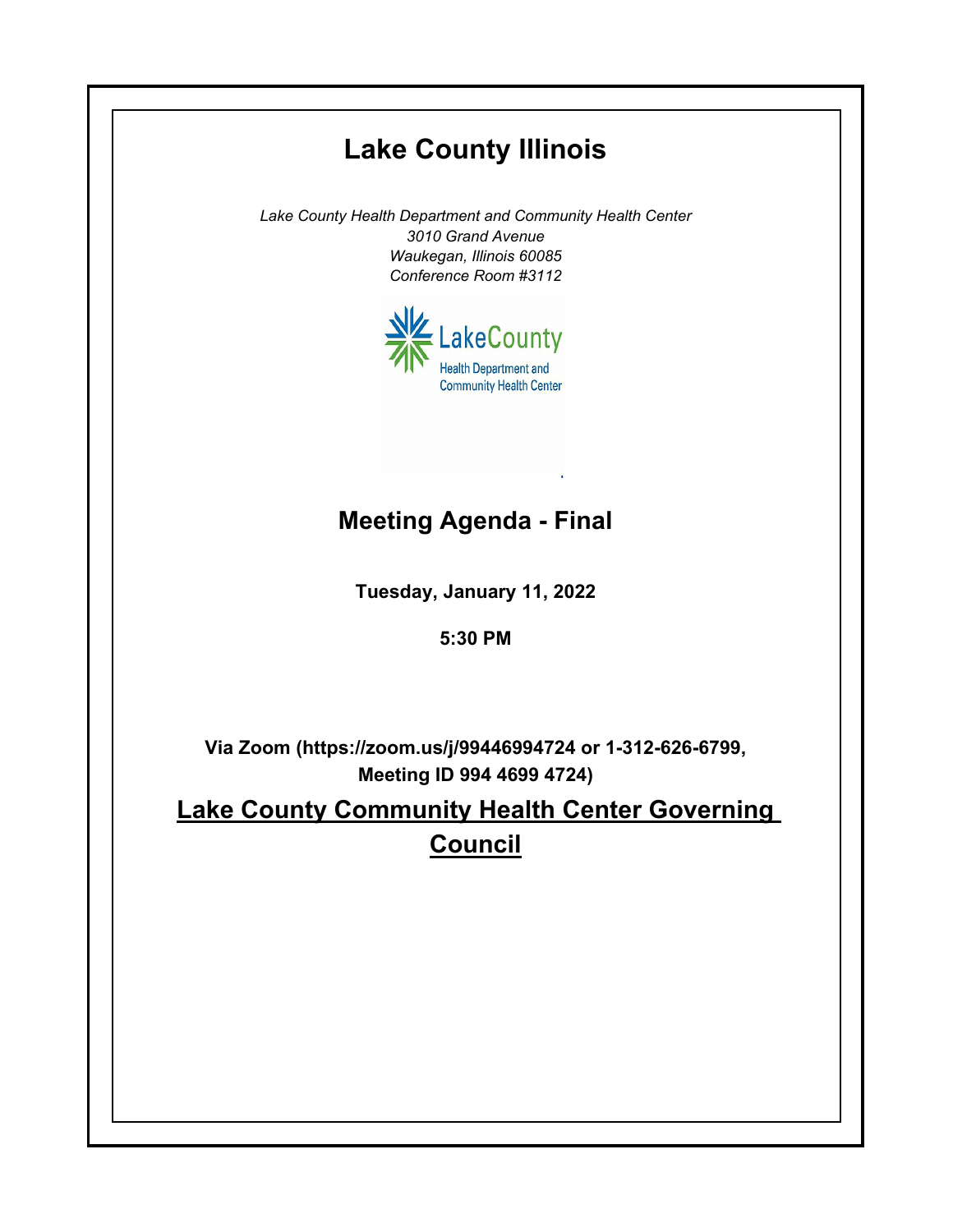**Pursuant to Section 7(e) of the Illinois Open Meetings Act and the Written Determination of Need of the Lake County Community Health Center Governing Council Chair, this meeting will be held via audio and video conference and not in the Board Room on the 3rd Floor of the Lake County Health Department at 3010 Grand Avenue, Waukegan, Illinois.**

**PUBLIC VIEWING: Participation in the meeting will be via Zoom at (https://zoom.us/j/99446994724 or 1-312-626-6799; Meeting ID: 994 4699 4724). Please note that by joining the meeting by video or audio conference your name or phone number may be visible (in whole or in part) to others participating in the meeting. Per the Written Determination of Need of the Lake County Community Health Center Governing Council Chair, in accordance with section 120/7(e)(4) of the OMA, in-person attendance by members of the public will be available in the Board Room on the 3rd Floor of the Lake County Health Department at 3010 Grand Avenue, Waukegan, Illinois.**

**PUBLIC COMMENT: Public comments are welcomed and encouraged. Emailed public comments received by 8:30 a.m. the day of the meeting will be read at the beginning of the meeting under Public Comment in the order they are received or, at the discretion of the Council Chair, with the agenda item the comment addresses. Comments received during the meeting will be held until the end of the meeting. Please note: Public Comment is limited to three minutes per individual or spokesperson pursuant to the Governing Council Bylaws. All comments received will be included in the Council's meeting minutes regardless of whether they are read aloud at the meeting.**

**Email public comments to lkroeger2@lakecountyil.gov with the following:**

- **• Subject Title: Lake County Community Health Center Governing Council Meeting**
- **• Name**
- **• Street Address (Optional)**
- **• City, State (Optional)**
- **• Phone (Optional)**
- **• Organization, agency, etc. being represented. (If representing yourself, put "Self")**
- **• Topic or Agenda Item Number followed by Public Comment.**

**Public in attendance on the 3rd Floor of the Lake County Health Department at 3010 Grand Avenue, Waukegan, Illinois, may provide public comment. Public with no access to email may leave a message with the Governing Council Office at 847-377-8118.**

**0. [21-1292](http://lakecounty.legistar.com/gateway.aspx?m=l&id=/matter.aspx?key=22062)** Chair's Determination of Need to Meet by Audio or Video Conference. *Attachments:* [Determination of Need for GC Mtgs to be Held by Audio or Video 8.18.21](http://lakecounty.legistar.com/gateway.aspx?M=F&ID=66a463c2-8070-4a8f-b91d-e59a7bfaf09b.pdf)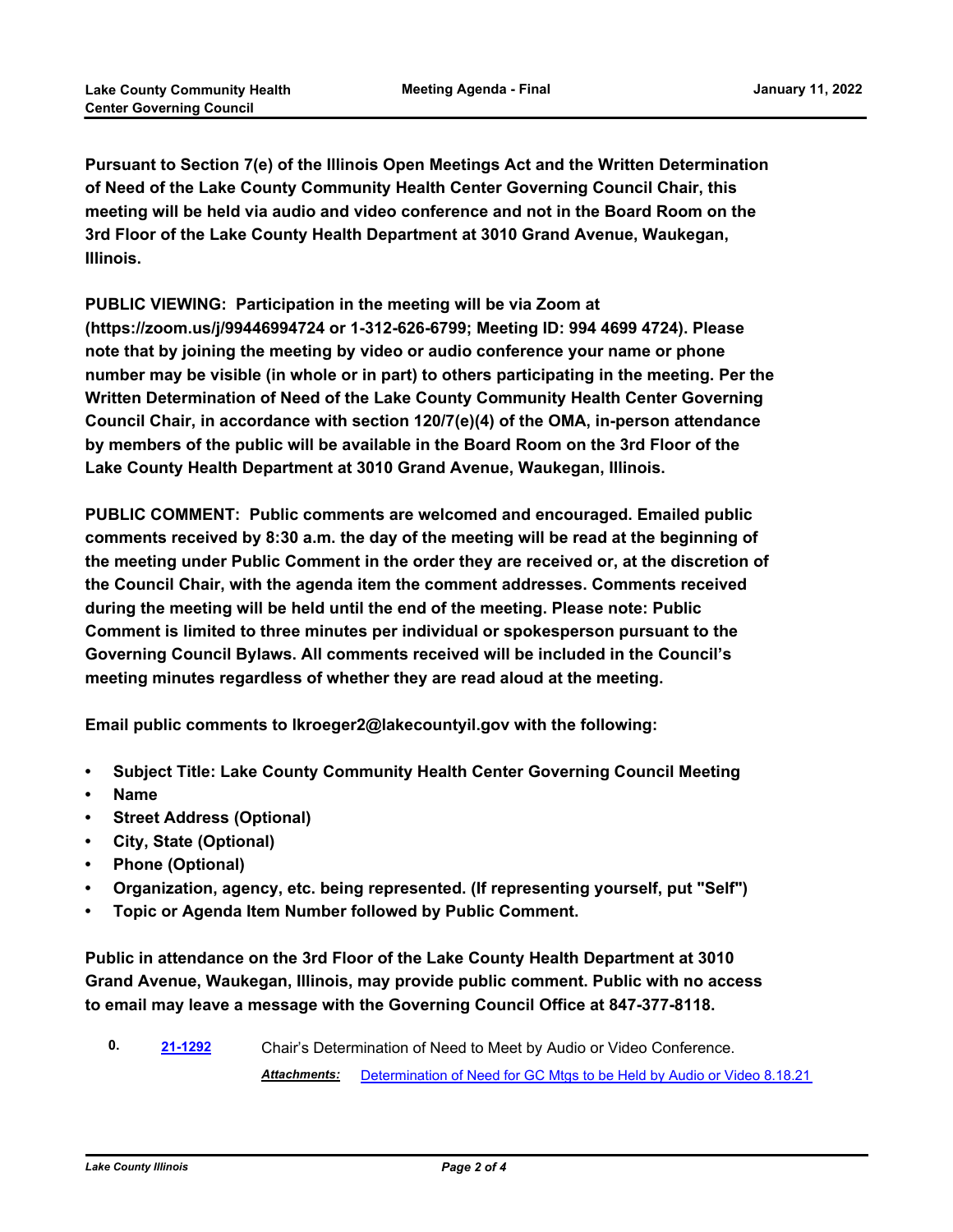| 1. |  | <b>Call to Order</b> |
|----|--|----------------------|
|    |  |                      |

- **2. Pledge of Allegiance**
- **3. Approval of Minutes**
	- **3.1 [21-1977](http://lakecounty.legistar.com/gateway.aspx?m=l&id=/matter.aspx?key=25752)** December 14, 2021 Meeting Minutes *Attachments:* [GC Minutes 12.14.21 - DRAFT](http://lakecounty.legistar.com/gateway.aspx?M=F&ID=6266f8b3-113b-4a6a-8611-64c24561b1a5.pdf)

#### **4. Public Comment to the Council**

#### **5. Executive Director's Report**

#### **6. Action items**

**6.1 [21-1978](http://lakecounty.legistar.com/gateway.aspx?m=l&id=/matter.aspx?key=25753)** Governing Council Committee Appointments for 2022 - Smith-Taylor *Attachments:* [2022 GC Committee Appointments](http://lakecounty.legistar.com/gateway.aspx?M=F&ID=7dab885a-8d6a-40d8-a277-4fdd5a2e947b.pdf)

#### **7. Presentations - None**

#### **8. Discussion Items**

| 8.1 | 22-0062 | CQI Update - Hayes                                                              |                                                              |  |  |
|-----|---------|---------------------------------------------------------------------------------|--------------------------------------------------------------|--|--|
|     |         | <b>Attachments:</b>                                                             | <b>CQI UDS Dashboard</b>                                     |  |  |
| 8.2 | 22-0068 | LCHD/CHC Payer Mix FY2021 - Burke                                               |                                                              |  |  |
|     |         | Attachments:                                                                    | Payer Mix FY21                                               |  |  |
| 8.3 | 21-1979 |                                                                                 | Annual Review of Cooperative Operational Agreement - Pfister |  |  |
|     |         | <b>Attachments:</b>                                                             | <b>BOH GC COA 2.8.22</b>                                     |  |  |
| 8.4 | 21-1981 | Governing Council Member Self-Evaluation Results - Pfister                      |                                                              |  |  |
|     |         | <b>Attachments:</b>                                                             | <b>Self-Eval Results 2021</b>                                |  |  |
| 8.5 | 21-1982 |                                                                                 | Annual Statement of Agreement and Code of Ethics - Pfister   |  |  |
|     |         | <b>Attachments:</b>                                                             | <b>Statement of Agreement and Code of Ethics</b>             |  |  |
| 8.6 | 22-0067 | Status Report on Governing Council Task Force Requests from May 2021 -<br>Riley |                                                              |  |  |